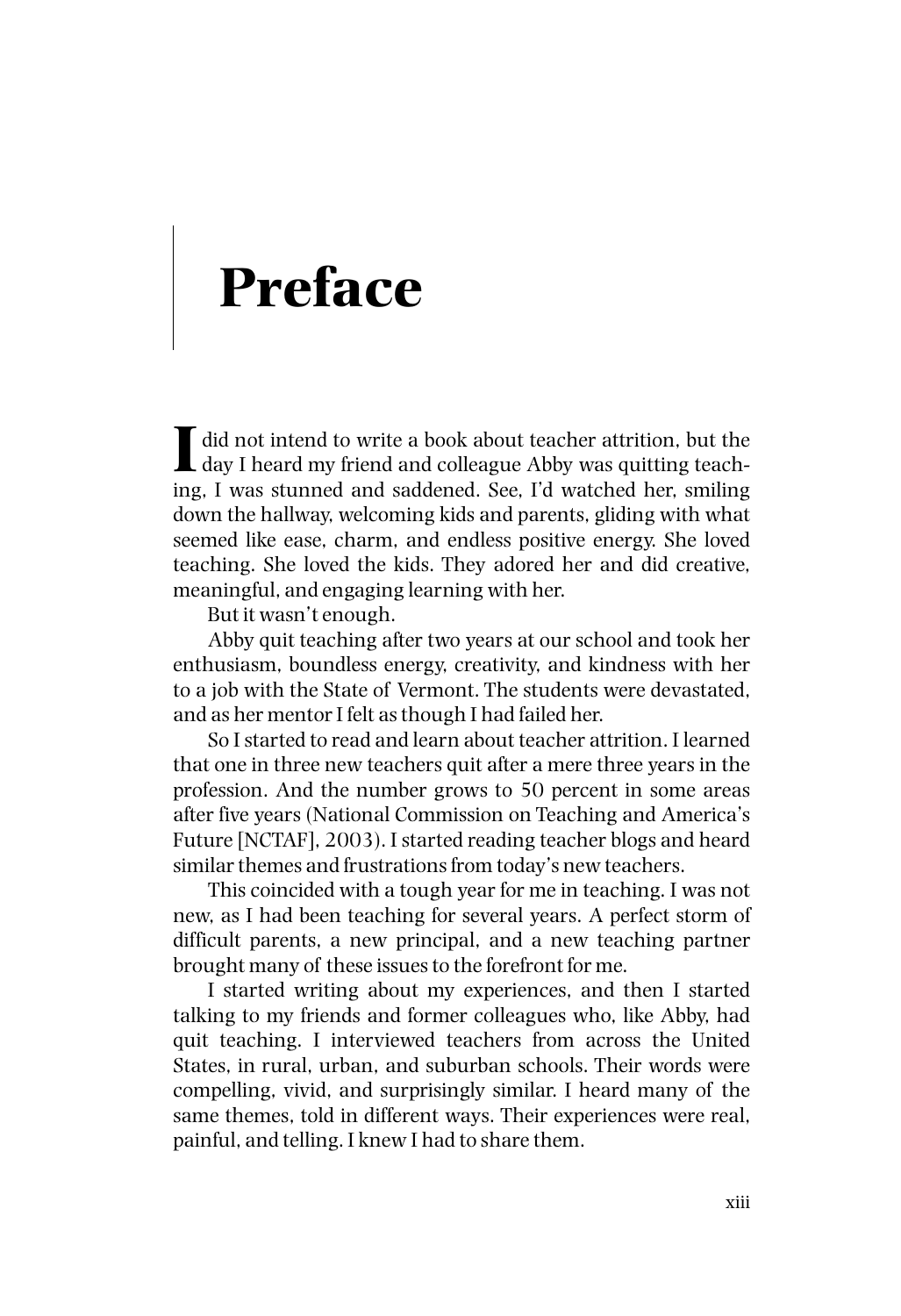## xiv WHY GREAT TEACHERS QUIT

Of course, I don't mean to imply that all great teachers quit. I know many master teachers who are still at it, 30 years later. There are thousands of amazing teachers across America educating our nation's youth. Nor do I mean to say that it is only great teachers who quit. But there is some evidence to suggest that the teachers who do make a speedy exit from teaching have a "greater measured ability," according to the Research and Development Institute (Guarino, Santibanez, Daley, & Brewer, 2004). And the one I watched leave our community was most certainly great. So yes, this is mostly subjective, but I would bet that many of the teachers who do move on are exceptional, or have the ability to become so with time and experience.

I do not claim to be an expert on teacher attrition or the current educational literature. I am merely a teacher, who has been working intensely in this field for 10 years. This book is based on my experiences and ideas, and the voices of the many teachers with whom I spoke. I wrote this book late at night after full days of teaching and parenting my two little girls. It was not easy, but I was driven by what I felt was an issue of critical importance in the education of our nation's young people.

After I started to work with Corwin, I began to solicit the experiences of teachers who are still in the field, in addition to those who have stopped teaching. This is critical because there are so many great veteran teachers in America who are still teaching, despite the ever-increasing challenges. They have developed the strategies and support mechanisms that help them make the choice to continue to teach. Their words are needed here to teach us all what great teachers and educational leaders can do to stem the tide of teachers out the door.

This is not meant to be a research-laden, academic book. It is meant to be a fresh, in-the-trenches view of what it is like to teach in America's schools, from the voices of real teachers.

I started gathering responses first on a blog called *Why Great Teachers Quit*. I had developed a short set of questions for former teachers. Without much publicity, I heard from many educators who had left the profession and had many experiences and powerful reflections to share. Then I created the blog *Why Do You Teach?* to hear from veteran teachers. The responses started pouring in from all over the country, from big cities and tiny towns, from New York to California and in between.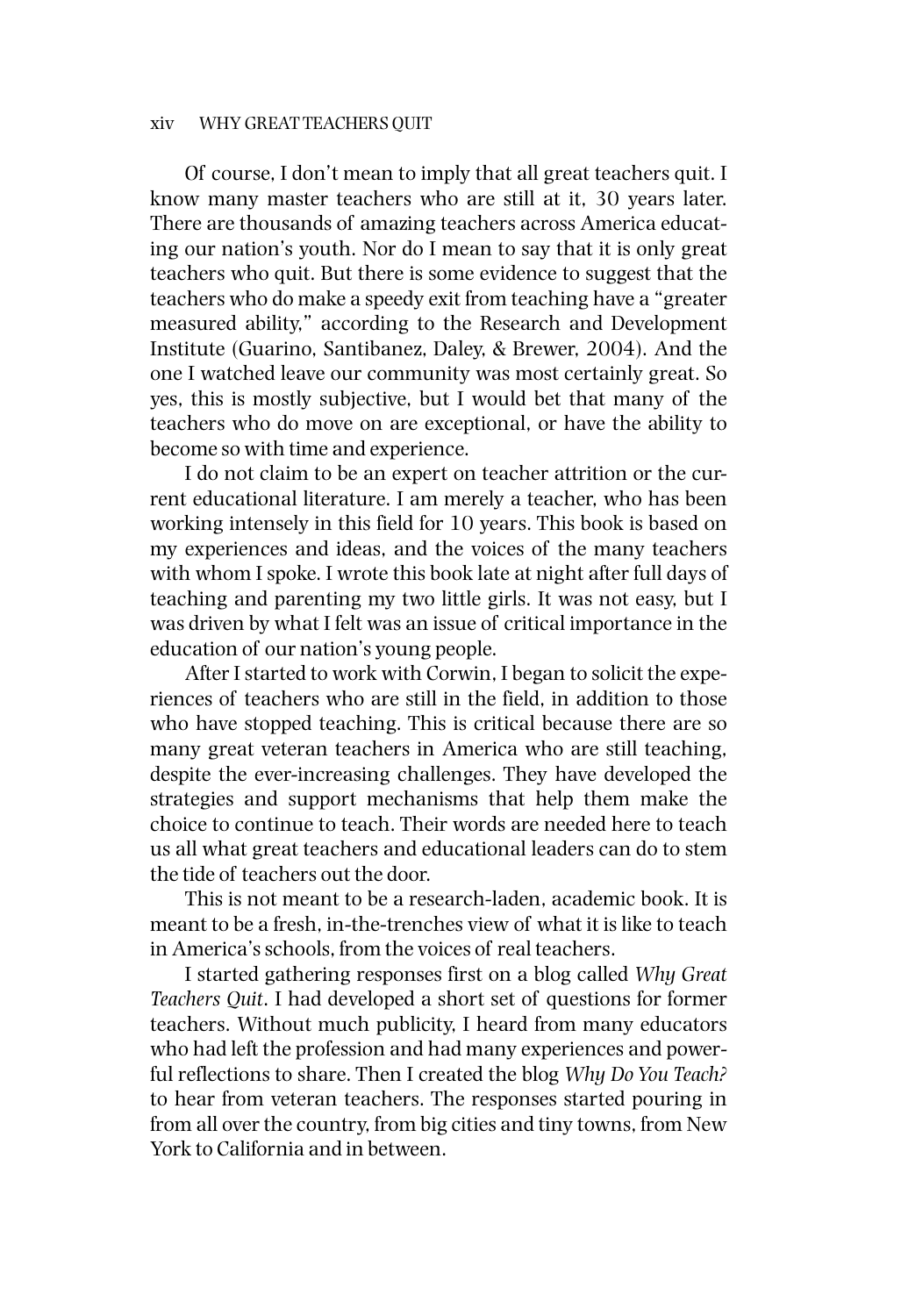Many of the respondents were fellow teachers or friends of current and former colleagues. Some were family members and friends of friends. Others must have found the blogs through a Web search or a teacher forum where I posted a link**.** In addition to these online communications, I also had numerous phone interviews and face-to-face intensive interviews with current and former teachers from various teaching backgrounds, geographic regions, schools, and experience levels. I heard directly from teachers all across the United States.

Many teachers were not comfortable posting their thoughts on the blogs, even with the use of only their first name. Several teachers e-mailed me their detailed responses, and I was able to engage them in a dialogue about their experiences. I wanted to learn from them as much as I could, so I could personally understand their perspectives, and then glean themes to use and communicate throughout the book. The themes are presented in the book chapters; and they are, of course, overlapping and interconnected. The themes are in no way exhaustive; they are just the issues that came up repeatedly throughout my interviews, often with the most emotion and clarity. These issues are the ones I wanted to explore, to connect with my experience and perspective, and for which it seemed important to offer potential solutions.

Chapter 1 is about standardized testing and its effects. Teachers across the country explain how these high-stakes tests affect their teaching, their students, and the climate of their schools. Working conditions, ranging from violence toward teachers, old buildings, and a lack of time for eating or using the bathroom, are explored in Chapter 2. In Chapter 3, expanding expectations for teachers and the devastating effects this can have on the personal and professional lives of teachers is explored. The constant bureaucracy of public schools and its effects on creative and innovative teaching is the focus of Chapter 4. Chapter 5 is about the lack of respect for teachers and lagging compensation, two critical issues facing education today. Chapter 6 shares the perspectives of many teachers about difficult parents, and the unique, complex, and challenging situations that arise in schools on a daily basis. Administrators, as school leaders capable of changing the climate and professionalism of a school for better or worse, are the focus of Chapter 7. School boards, with their benefits and drawbacks, and the opportunities and value of teaming with teachers are explored in Chapter 8.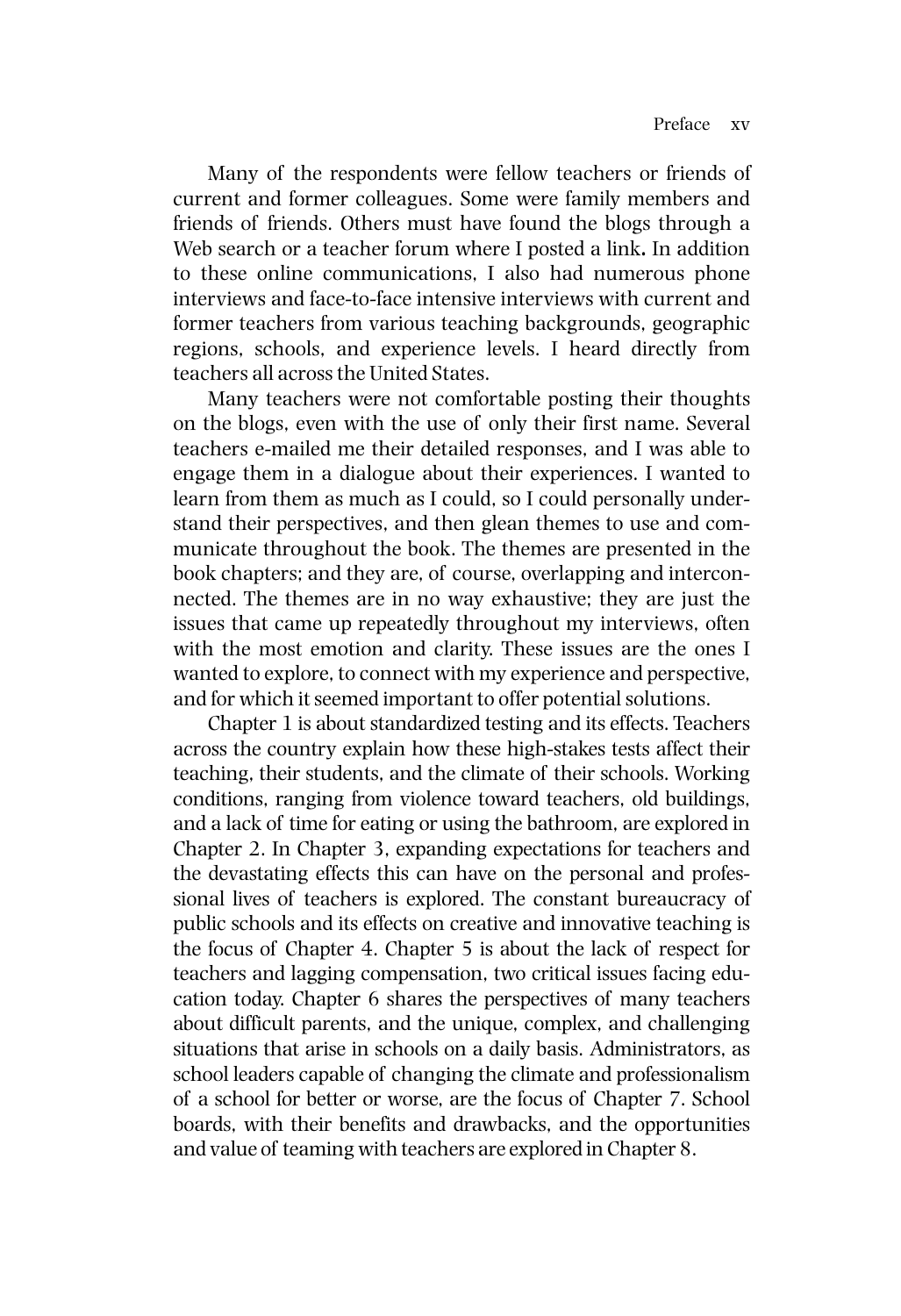## xvi WHY GREATTEACHERS QUIT

Each of these chapters presents a real-life scenario described to me by an interviewee (or from my personal experience and observations); a discussion of the problem with thoughts from teachers; and a list of practical, applicable recommendations for administrators and teacher leaders. These suggestions are meant to help administrators and teachers make decisions that will improve school life for the entire school community. Next, each chapter has a short section called Words of Wisdom From Veteran Teachers, which draws on the real-life experience of veteran educators and how they handle a particular issue. These suggestions were gleaned from interviews, experience, observation, and reflection. The ideas in this section are meant to be positive, forward thinking, and inspirational to teachers as they deal with these difficult issues. The chapters also share real-world stories of triumph, in Success Stories and in Hope on the Horizon, that came from my research and interviews. These are meant to show how some of these issues are being dealt with right now at the school level, with great success. Most chapters also contain a hopeful section describing why teachers teach: The Silver Lining. All chapters end with an additional resources section to give readers a place to go for more information about a particular topic. In the final chapter, I gather final thoughts for educational leaders, policy makers, and teachers.

During the writing of this book, I began reading current teacher literature that dealt with the recurring themes I was hearing in my interviews. I found many books addressing how important teachers and education are in general, and books that implore teachers and administrators to do this or that. But I rarely found books that addressed the real and pressing concerns of teachers about the state of teaching in America. A few exceptional books did provide insight and empathy for the situations teachers face in schools today. The current teacher literature I cited in this book connects the themes here and, in some cases, provides justification and elaboration in the areas where I make specific recommendations to administrators.

The purpose of this book is to give voice to the legions of hardworking, dedicated teachers across the country and to publicly recognize the challenges they face every day. Many people have no idea what it is like to be a teacher today. There are countless myths and a seemingly unending supply of misinformation about the